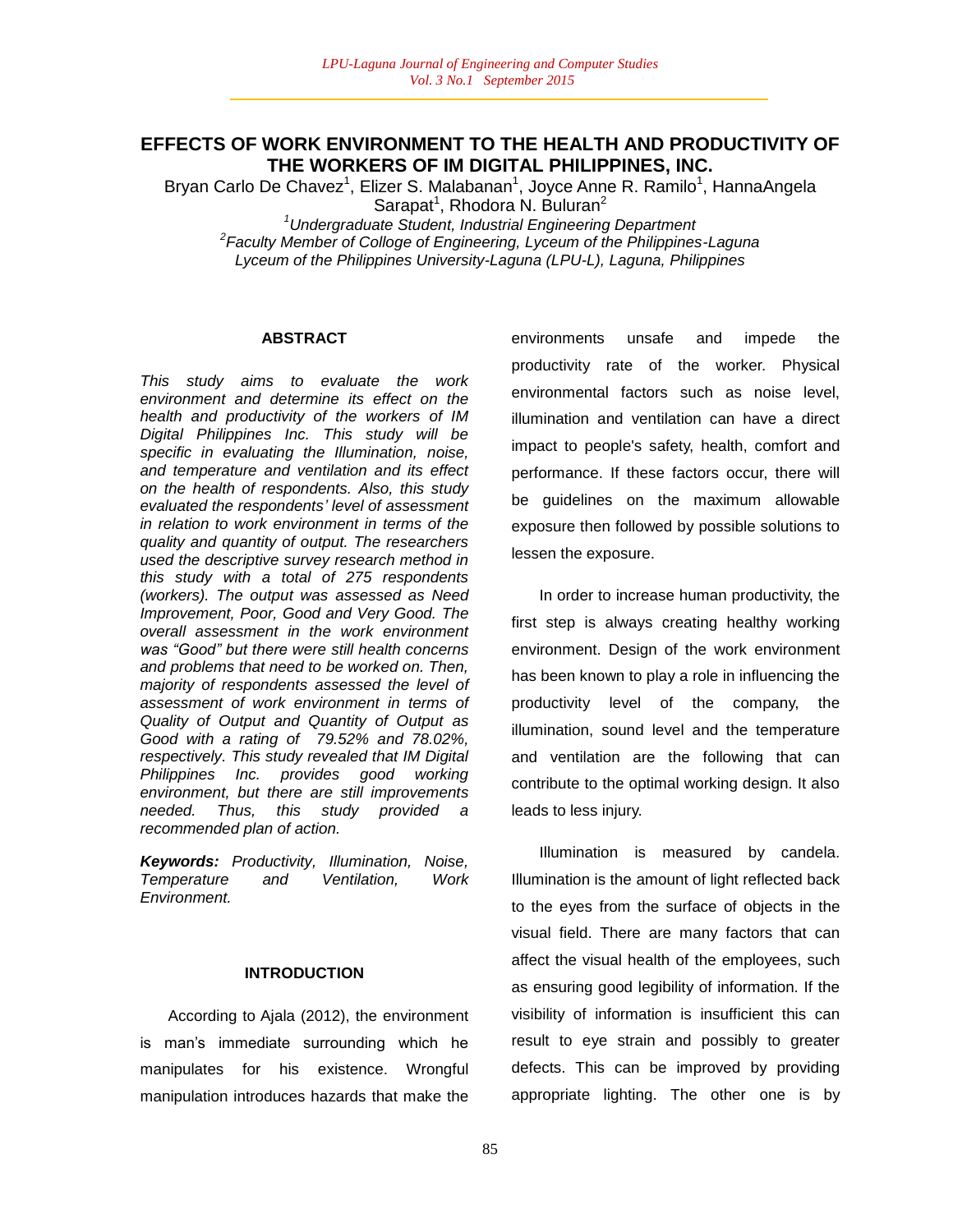avoiding direct light in the employee, another is by preventing reflections and shadows.

Proper lighting in the workplace can make all work tasks easier. It also enables the employees to perform their work comfortably and efficiently. It is said that people receive almost 85 percent of the information through their sense of sight which means that the lighting in the workplace plays a big role in the company in order to achieve great performance. Good lighting helps us to see and to recognize hazards because it reduces visual strain and discomfort while poor lighting may affect the workers health like eyestrain, migraine, and headaches. The workplace lighting's relationship in the productivity level of the workplace is that it affects the workers health which will eventually lead to injury that affects the productivity level.

Noise can be measured by decibels. A noise level that, over an 8 hour working day that exceeds 80dB on average, can damage hearing if it does exceeded it can lead to annoyance while performing the task or impaired hearing but it can also be avoided by setting limits for noise levels. Noise reduction is achieved in most cases by reducing or preventing the transmission of noise between source and the receiver. This can be done by keeping an adequate distance from the source of noise and by providing the appropriate personal protective equipment.

The sound pressure or acoustic pressure is the local pressure deviation from the ambient atmospheric pressure, caused by a sound wave. Long periods of repeated exposure to workplace noise between 75 and 85 dB presents a small risk of hearing disability to some people and it can affect the human health causing heart diseases or absenteeism due to work illness and tiredness. As noise levels increase, so does the risk. If this happens, personal protective equipments were needed. It is always recommended to control the noise level in the company. If they were unable to control it might cause negative effect on human productivity which leads to decrease in organization productivity and decrease in quality and quantity of services and products.

The workplace temperature also does affect the productivity level of the employees. It is vital to have the temperature controlled because it has a huge effect on the worker's body which can lead to different effects. Excessive workplace heat exposures create well-known risks of heat stroke, heat exhaustion and even death; it also affects the psychological health of the employee. Employee lethargy and tiredness as a result of increased body temperature lead to possible efficiency decreases. While if the temperature is low, it is said that employees made 44 percent more mistakes than at optimal room temperature. Low Temperature Levels decrease in efficiency due to cooler body heat and shivering. That is why it is recommended that the temperature should be controlled by the management to avoid the possible negative effects by it.

IM Digital Philippines, Inc. is a duly registered Eco-zone Enterprise facility based in Lot 21-A Phase 1A First Philippine Industrial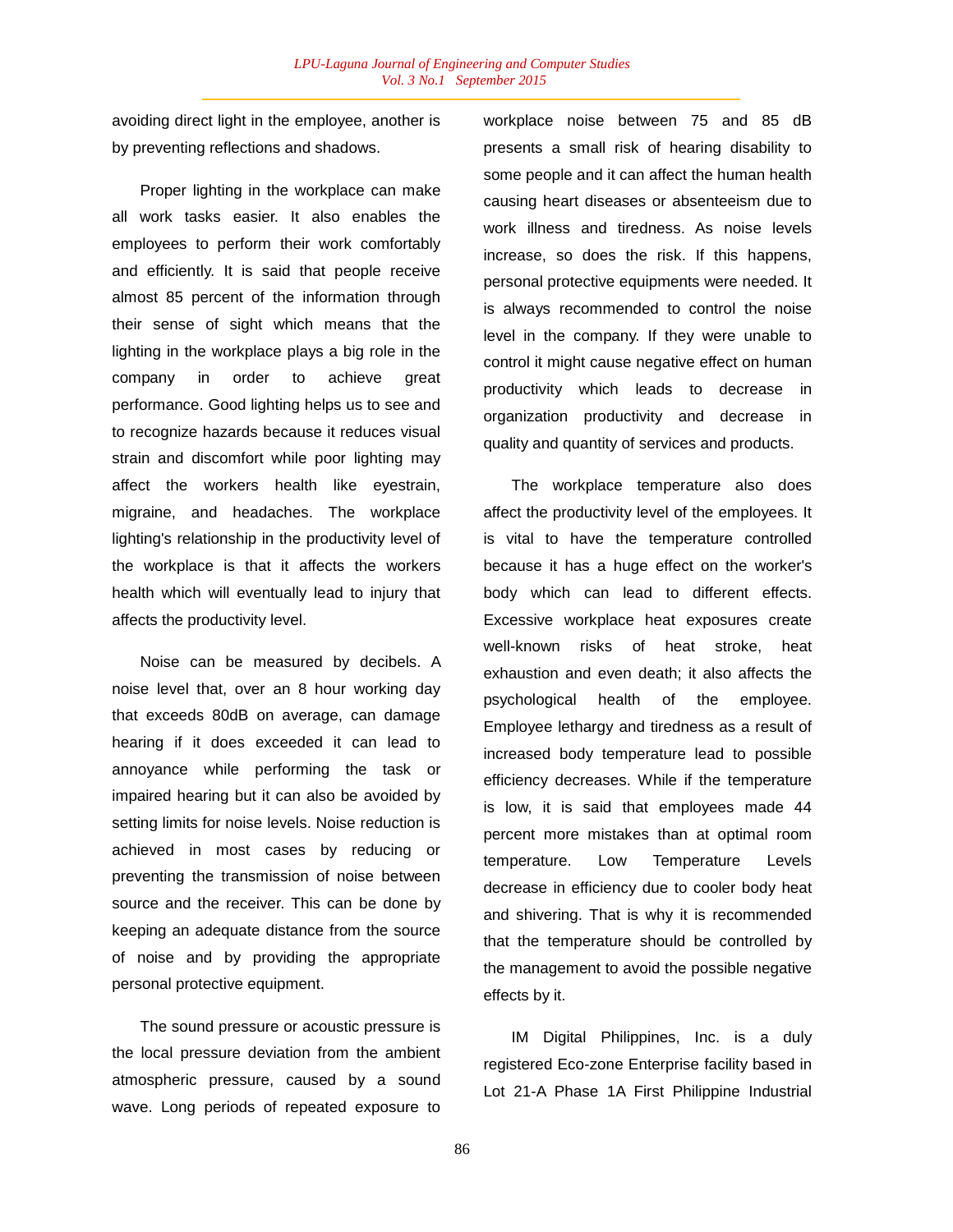Park, Brgy Sta. Anastacia, Sto. Tomas, Batangas which specializes in providing products and services particularly High Precision Optical Solution, High Efficiency LED Lighting Solution, High SMPS Power Solution, High Reliable Healthcare Solution, and High satisfaction VCM Solution. The researchers chose IM Digital Philippines because it just started last 2010 and it means that it needs a lot of improvement, so the researchers believe that by doing this study it will be a great help in improving the work environment that will affect the health and productivity of the employees.

## *Statement of the Problem*

The researchers evaluated the work environment and determine its effect on the health and productivity of the workers of IM Digital Philippines Inc.

Specifically, this study also sought answer to the following questions:

- 1. What is the respondent"s evaluation of the work environment in terms of:
	- 1.1 Illumination;
	- 1.2 Noise; and
	- 1.3 Temperature and Ventilation
- 2. What are the effects of work environment to the health of respondents in terms of:
	- 2.1 Illumination;
	- 2.2 Noise; and
	- 2.3 Temperature and Ventilation
- 3. What is the respondent"s level of assessment in the relation to work environment in terms of:
	- 3.1 Quality of Output; and,
	- 3.2 Quantity of Output.
- 4. What is the recommended improvement plan based on the finding of the study.



### **METHODOLOGY**

### **3.1 Conceptual Framework**

The Figure shows the research paradigm of the system that involves the beginning up to the end process regarding the Effect of Work Environment to Health and Productivity of the workers of IM Digital Philippines Inc. The input are independent variables that includes the knowledge on work environment in terms of illuminations, noise, temperature and ventilation, the data and information about the effect of work environment to the health in terms illuminations, noise, temperature and ventilation, and the data on level of assessment of work environment in term of quality and quantity of output. The process is the step in which the researcher will do including the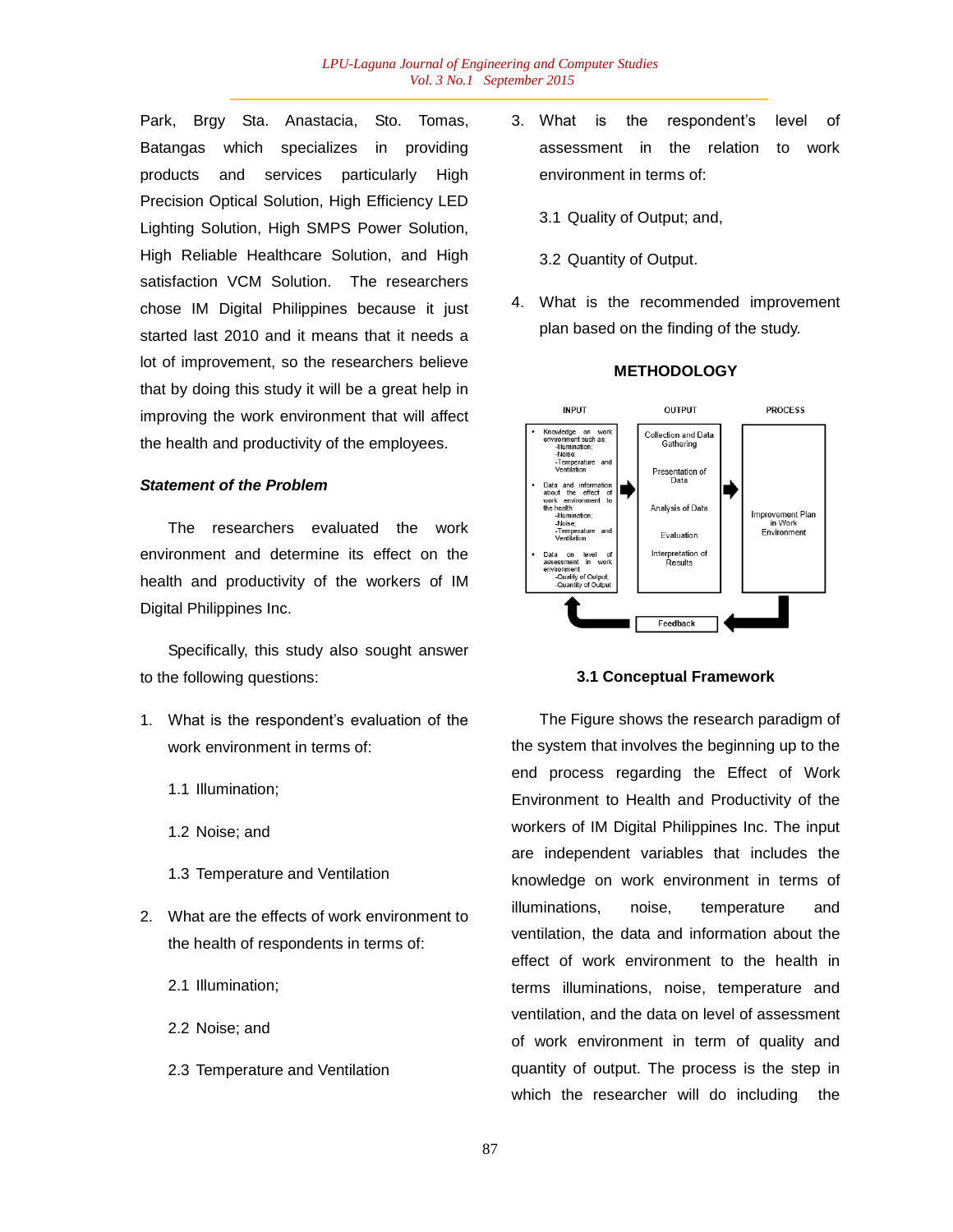collection and data gathering ,presentation of data, analysis of data, evaluation and interpretations of the results of the study. The output will be the work environment improvement plan in terms of the illumination, noise, temperature and ventilation.

## *Research Methodology*

The researchers used the descriptive survey type of a research method in this study. Descriptive method of a research is a factfinding study with sufficient and accurate information of the findings. It described what actually exists in the current condition. Since the research focused on the work environments effect on the health and productivity of the workers of IM Digital Philippines Inc., the descriptive method of research was the most appropriate method to use.

The survey is appropriate in this study because it supports the researchers' formulation of generalization. The questionnaire was formulated to evaluate the work environment and know its effect to the health and productivity of the workers of IM Digital Philippines Inc.

#### *Sample Size*

The researchers conducted the study in IM Digital Philippines Inc., at First Philippines Industrial Park. There are a total of 880 workers or operators. Since it was a large population, the researchers used Slovin formula with a margin of error of 5%. The respondents were 275 operators of Video Camera Module products

## *The Subject*

The researchers used the 275 workers or operators doing the Video Camera Module products of IM Digital Philippines Inc. as the subject of their study.

Since the study handled a large sample size, the method that used is the stratified random sampling.

### *Research Instrument*

Data gathering and survey were employed by the researchers, as a tools and instrument in this study. The researchers gathered data in different resources such as books, related articles, journals and internet to get information about the topic.

Researchers used the survey questionnaire to gather data and analyze the results. It is consisted of the questions that can be answered by the employee"s base on their level of productivity and assessment work environment and the health effect in term of illumination, noise, temperature and ventilation.

The questionnaire is consisted of three (3) parts. The first part gathers information about the respondent"s assessment in work environment in term of illumination, noise, temperature and ventilation in which respondents should rate according to four (4) levels. The second part gathers information about health effect of work environment to respondent in terms of illumination, noise, temperature and ventilation. And the last part gathers information about the respondents "level assessment in relation to work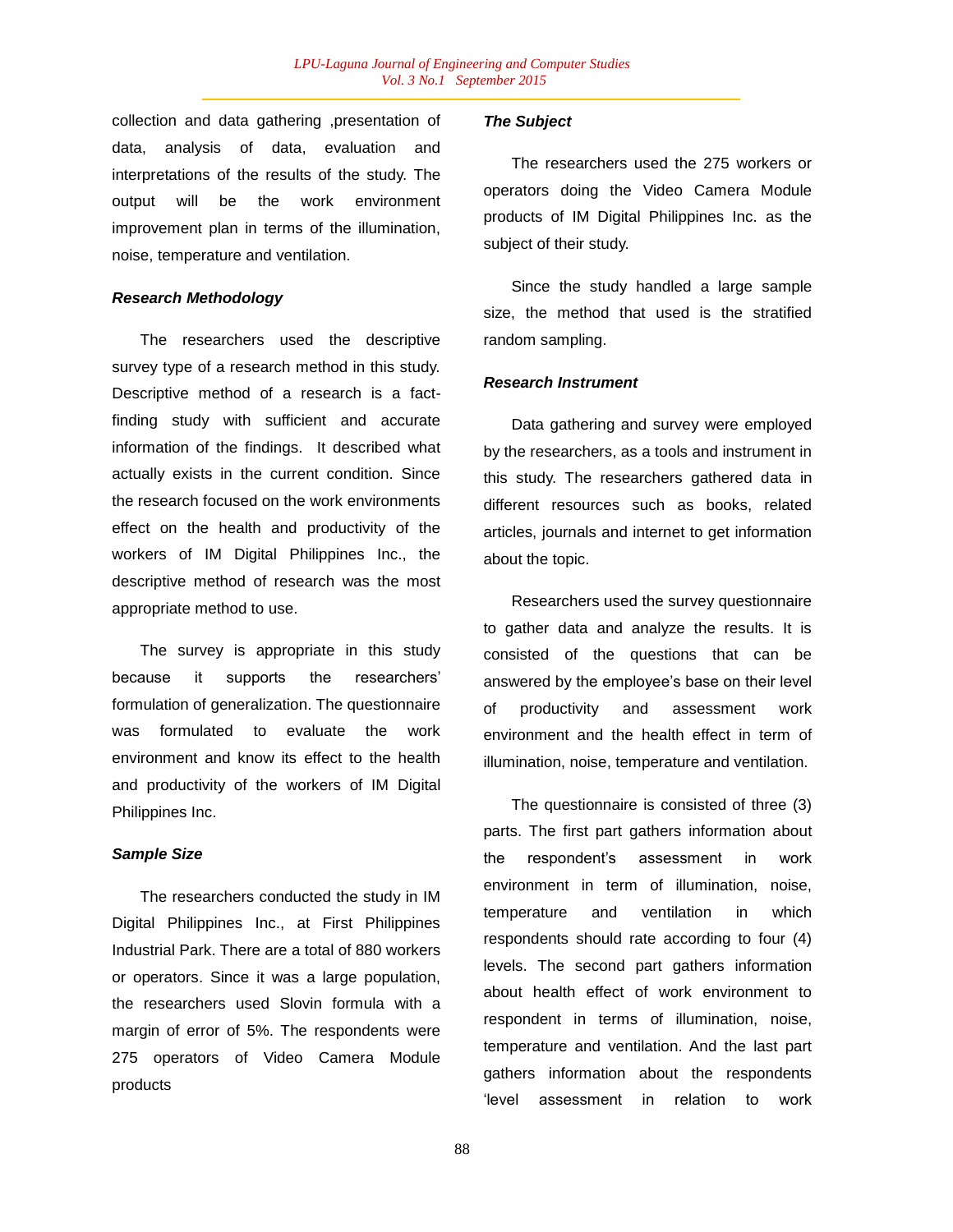environment in term of quality of output and quantity of output in which the respondents should rate according to four (4) levels.

The researchers used the following ranges in interpreting the results.

| Rating       | <b>Scale</b>     | Verbal<br>Interpretation | Interpretation of<br><b>Result</b> |
|--------------|------------------|--------------------------|------------------------------------|
| 4            | $3.50 -$<br>4.00 | Evident                  | Very Good                          |
| 3            | $2.50 -$<br>3.49 | Slightly<br>Evident      | Good                               |
| $\mathbf{2}$ | $1.50 - 2.49$    | Less Evident             | Poor                               |
| 1            | $1.00 - 1.49$    | Not Evident              | <b>Needs</b><br>Improvement        |

In order to test the validity of the questionnaire used for the study the researchers tested the questionnaire validated by the researchers' adviser. Engr. RhodoraBuluran and Engr. Ryan Jeffrey P. Curbano. The researchers conducted the validation of the survey through 30 employees who were not employed in IM Digital Philippines Inc. The respondents as well as their answer were not part of the actual study process and were only used for testing purposes. After the questions have been answered, the researchers asked their adviser and the respondents for any suggestions or any necessary corrections to ensure further improvement and validity of the instrument. The researchers revised the survey questionnaire based on the suggestions of the adviser and respondents logics into simple ones in order to ensure comprehension. Using Cronbach Alpha, the reliability index of the questionnaire was r=0.847.

## *Data Gathering Procedure*

The researchers had survey questionnaire validated by the adviser. It was given to the production operators of IM Digital Philippines Inc. at FPIP. Respondents answered the question based on their preference. After the retrieval of the questionnaires, the researchers tabulated and processed the data. After the questionnaire has been validated and tested for reliability, the researchers asked for the schedules of the employee who were employed in IM Digital Philippines Inc., from the HR Manager of the Human Resources Office. From the given schedule of the employee, the researchers conducted the survey during their Break time. The distribution of surveys to the employees was conducted in their respected areas.

## *Data Processing Method*

After gathering all the completed questionnaires from the respondents, total responses for each item were obtained and encoded with the help of Microsoft Excel. The researchers used Microsoft Excel to analyze the data gathered.

## *Statistical Treatment*

The data collected in this study are subjected to certain statistical treatments. The data are coded, are tallied and are tabulated for better presentation and interpretation of results. The statistical methods to be used are the following: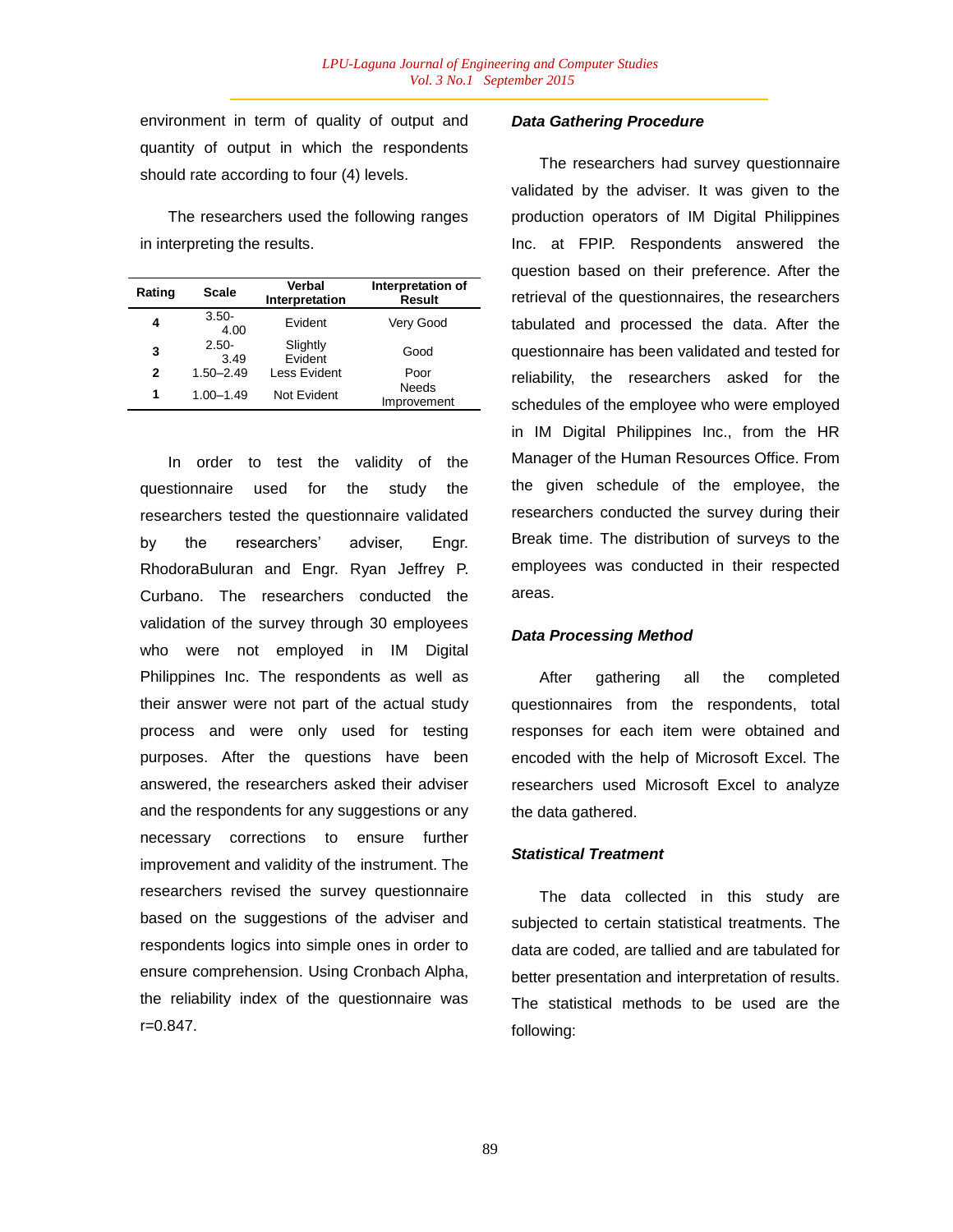**Weighted Mean Formula** used to evaluate the work environment in term of illumination, noise, temperature and ventilation.

$$
\bar{x} = \frac{\sum fx}{N}
$$

Where: ∑fx = Sum of product of frequency and values

## $x =$  Number of Respondents

**Percentage** used to determine the health effects of the work environment in terms of illumination, noise, temperature and ventilation.

$$
\% = (\frac{f}{N}) \times 100
$$

Where: %= percentage

 $f = frequency$  $N =$  total number of respondents

#### **PRESENTATION AND ANALYSIS OF DATA**

*Respondent's evaluation in working environment in terms of illumination*





The Figure 2 shows that 156 respondents of IM Digital Philippines Inc. or 56.73% agreed that it is evident that there is an appropriate light in the working area, 114 respondents or 41.45% also agreed that it is slightly evident, 2

respondents or 0.73% agreed that it is less evident and 3 respondents or 1.09% agreed that it is not evident. The weighted mean is 3.54 with a verbal interpretation of "Very Good".



Figure 3: Sufficiency of light in the task

Figure 3 shows that 154 respondents of IM Digital Philippines Inc. or 56.00% agreed that it is evident that there is sufficient light for the task, 119 respondents or 43.27% also agreed that it is slightly evident, 1 respondent or 0.36% agreed that it is less evident and 1 respondent or 0.36% agreed that it is not evident. The weighted mean is 3.55 with a verbal interpretation of "Very Good".



Figure 4: Normal line of evesight

Figure 4 shows that there 129 respondents of IM Digital Philippines Inc. or 46.91% agreed that it is evident that there is no glare along or near the normal line of eye-sight, 127 respondents or 46.18% also agreed that it is slightly evident, 11 respondents or 4% agreed that it is less evident and 8 respondents or 2.91% agreed that it is not evident. The weighted mean is 3.37 with a verbal interpretation of "Good".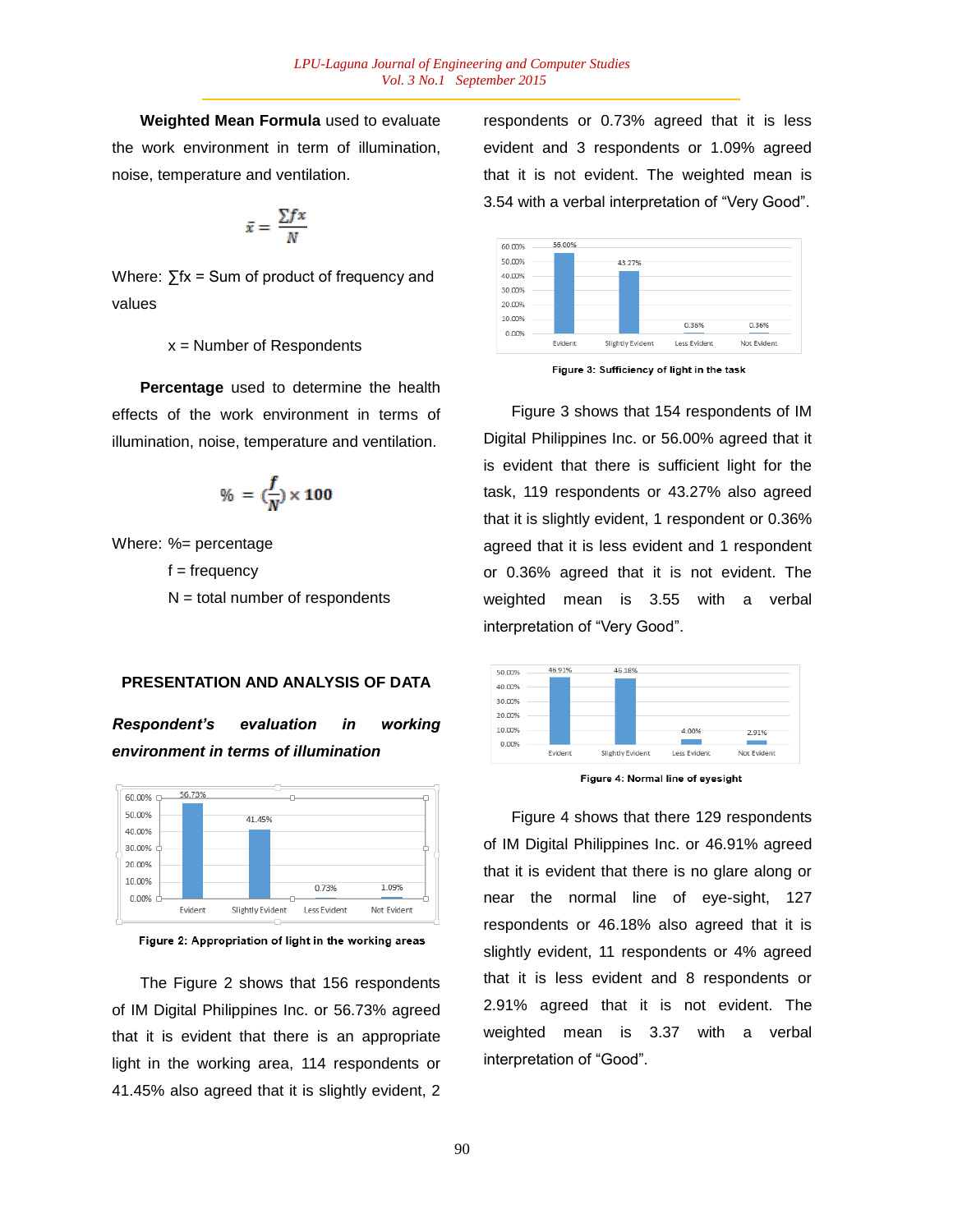#### *LPU-Laguna Journal of Engineering and Computer Studies Vol. 3 No.1 September 2015*



Figure 5 shows that 137 respondents of IM Digital Philippines Inc. or 49.82% agreed that it is no deafening noise in the workplace, 109 respondents or 39.64% also agreed that it is slightly evident, 21 respondents or 7.64% agreed that it is less evident and 8 respondents or 2.91% agreed that it is not evident. The weighted mean is 3.36 with a verbal interpretation of "Good".



Figure 6: Clear communication of verbal auditory signals

Figure 6 shows that 114 respondents of IM Digital Philippines Inc. or 52.36% agreed that it is evident that verbal and auditory signals are clearly communicated and understood, 123 respondents or 44.73% also agreed that it is slightly evident, 6 respondents or 2.18% agreed that it is less evident and 2 respondents or 0.73% agreed that it is not evident. The weighted mean is 3.49 with a verbal interpretation of "Good".





Figure 7 shows that 136 respondents of IM Digital Philippines Inc. or 49.45% agreed that it the earmuffs/plugs are worn and regularly maintained or replaced, 115 respondents or 41.82% also agreed that it is slightly evident, 8 respondents or 2.91% agreed that it is less evident and 16 respondents or 5.82% agreed that it is not evident. The weighted mean is 3.35 with a verbal interpretation of "Good".

# *Respondents' evaluation in working environment in terms of temperature and ventilation*





Figure 8 shows that 149 respondents of IM Digital Philippines Inc. or 54.18% agreed that it is evident that there is sufficient ventilation throughout the work area, 117 respondents or 42.55% also agreed that it is slightly evident, 9 respondents or 3.27% agreed that it is less evident and 0 or 0% agreed that it is not evident. The weighted mean is 3.51 with a verbal interpretation of "Very Good".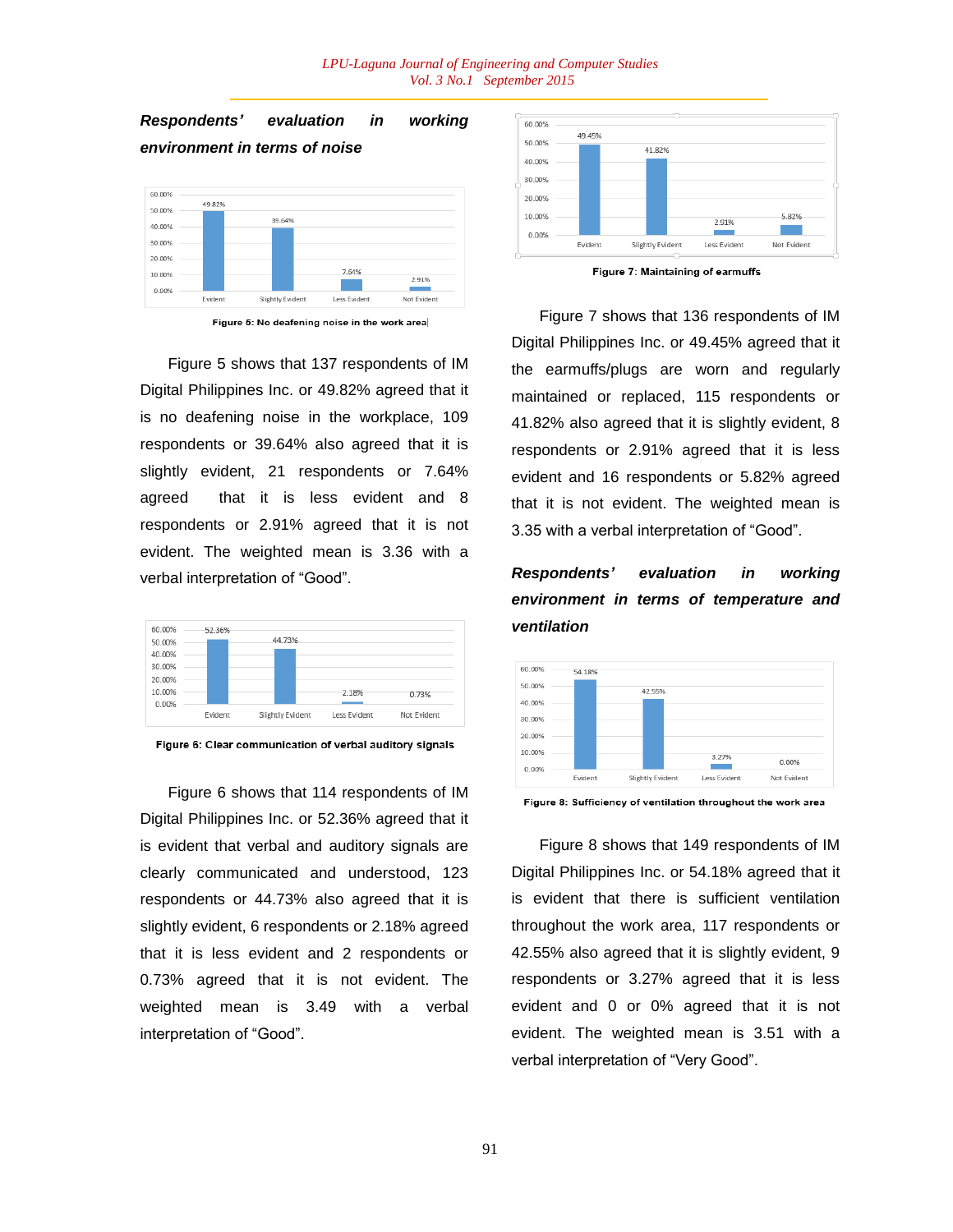

Figure 9: Maintaining of temperature in comfortable level

Figure 9 shows that 140 respondents of IM Digital Philippines Inc. or 50.91% agreed that the temperature in the workplace is maintained in comfortable level, 120 respondents or 43.64% also agreed that it is slightly evident, 8 respondents or 2.91% agreed that it is less evident and 7 respondents or 2.55% agreed that it is not evident. The weighted mean is 3.43 with a verbal interpretation of "Good".



Figure 10: No foul odor in the workplace

Figure 10 shows that 146 respondents of IM Digital Philippines Inc. or 53,09% agreed that it is evident that there is no foul odor in the workplace, 115 respondents or 41.82% also agreed that it is slightly evident, 12 respondents or 4.36% agreed that it is less evident and 2 respondents or 0.73% agreed that it is not evident. The weighted mean is 3.47 with a verbal interpretation of "Good"

## *The effects of work environment on the health of respondents*



Figure 11 shows that there were 95 or 33.93% of the respondents of IM Digital Philippines have experienced eye strain, 78 or 27.86% have experienced glare, 25 or8.93% have experienced accident like slip and fall and 82 or 29.29% did not experience any of these.



Figure 12: Effects of work environment to the health of respondents in terms of noise

Figure 12 shows that there were 35.02% of the respondents of IM Digital Philippines have experienced annoyance, 16.97% have experienced hearing loss, 15.88% have experienced tinnitus and 32.13% have experienced none of the following.



Figure 13: Effects of work environment to the health of respondents in terms of temperature and ventilation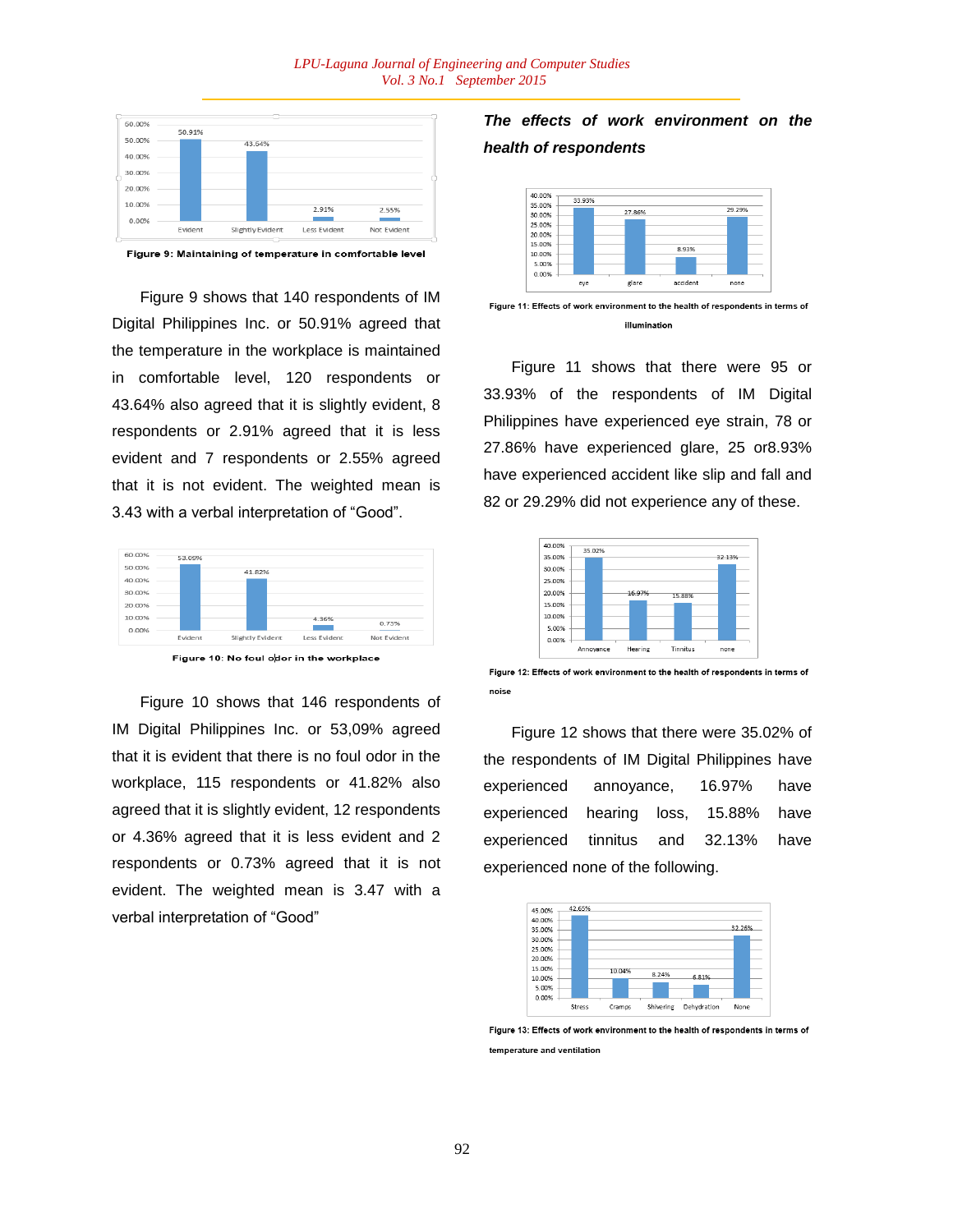Figure 13 shows that there were 42.65% of the respondents of IM Digital Philippines have experienced stress, 10.04% have experienced cramps, 8.24% have experienced shivering, 6.81% have experienced dehydration and 32.26% have experienced none of the following.

*Respondents' level of assessment in relation to work environment in terms of Quality of output*



Figure 14: The standard operating procedures of every process is being followed regularly

Figure 14 shows that 234 of the respondents or 85.09% agreed that the operating procedures of every process is being followed regularly. However, 41 of the respondents or 14.91% disagreed that the operating procedures were followed regularly.



Figure 15: The work performed is consistent resulting no reject

Figure 15 shows that 230 of the respondents or 83.64% agreed that the work they performed were consistent resulting to no rejects. However 45 of the respondents or 16.36% disagreed that the work they performed were consistent therefor resulting to rejects.



Figure 16: There is zero accident in the workplace

Figure 16 shows that 192 of the respondents or 69.82% agreed there is zero accident in the workplace. However, 83 of the respondents or 30.18% disagreed on zero accident on the workplace.

*Respondents' level of assessment in relation to work environment in terms of Quantity of output*



Figure 17: The process time in every operation is being followed on time

Figure 17 shows that 234 of the respondents or 85.09% agreed that the process time in every operation is followed on time. However, 41 of the respondents or 14.91% disagreed that the process time in every operation is followed on time.



Figure 18: The target output in every operation is being met

Figure 18 shows that 207 of the respondents or 75.27% agreed that the target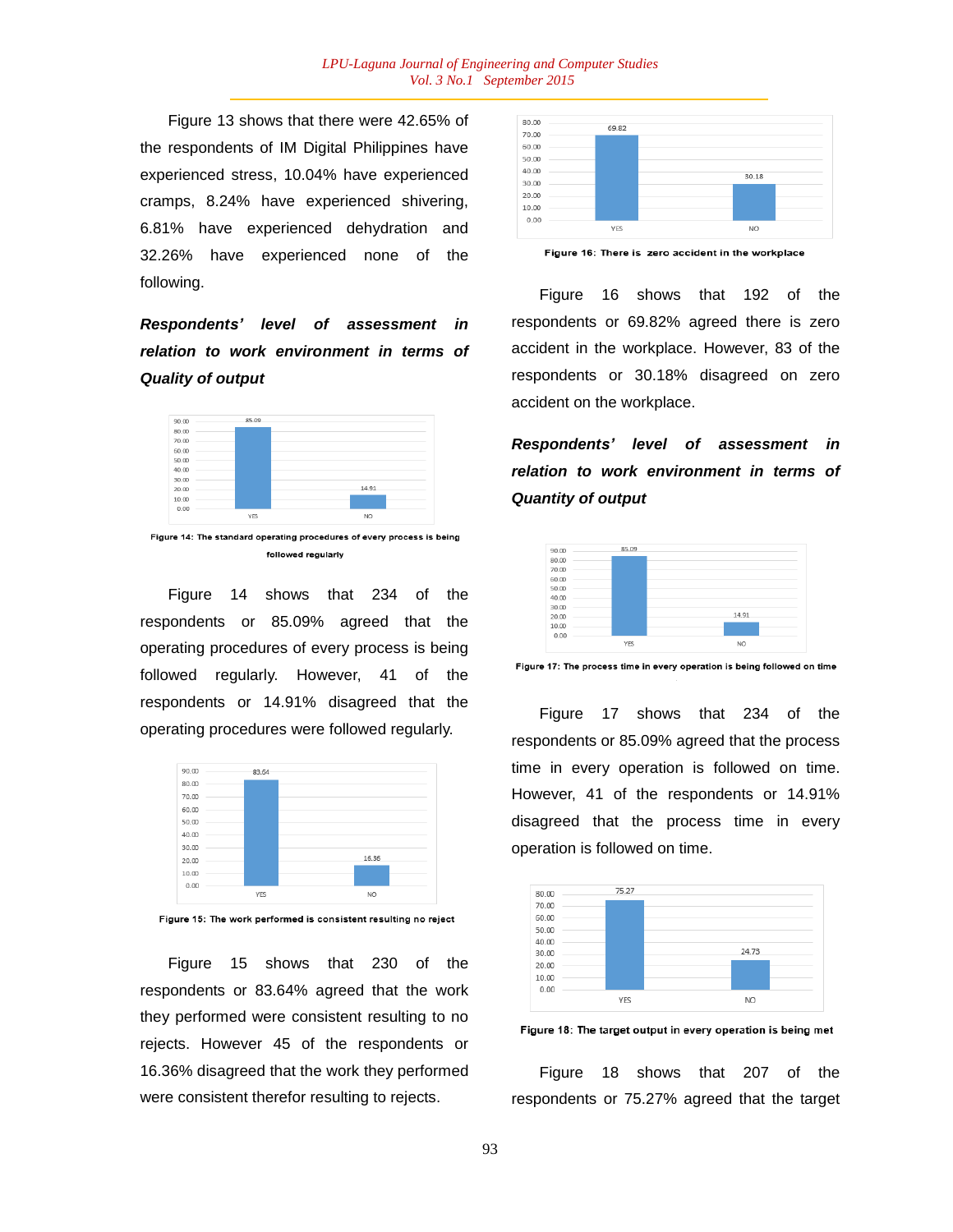output in every operation is being met. However, 68 of the respondents or 27.73% disagreed that the target output is being met.



Figure 19: There is minimal inventory in Work in Process

Figure 19 shows that 203 of the respondents or 73.82% agreed that there is minimal inventory in Work in Process. However, 72 of the respondents or 26.18% disagreed that there is minimal inventory in Work in Process.

#### **CONCLUSION**

Based on the findings of the study the following conclusions are drawn:

- 1. The respondents evaluate the work environment of IM Digital Philippines Inc. in terms of illumination, noise, temperature and ventilation as "Good". The evaluation tells that the IM Digital Philippines Inc."s working environment provides a good level of illumination, noise, temperature and ventilation for its workers;
- 2. The evaluation of IM Digital Philippines Inc."s working environment is good but there are still health concerns like in illumination most of them experienced eye strain in using their microscopes as a tool in doing task/job and few of them experience accident like slip and fall. Most of them experience annoyance and few of

them experience tinnitus. In temperature and ventilation they experience stress and few of them experience dehydration. According to Government of South Australia, 2008, very loud sounds make the hair cells collapse and flatten temporarily, resulting in temporary deafness. This is referred to as a temporary threshold shift and may last hours or longer depending on the degree of noise exposure; and,

3. Majority of respondents answer is yes that the standard operating procedures of every process is followed and the work performed is consistent. This tells that the quality of making the product output is good and it results in minimal rejects. According to an article of CQI (Chartered Quality Institute), 2014, entitled "Performance Management" standards are targets to aim for but are also targets to change. If an organization had not managed to lower its product defect rate below 2% for many years, 2% defective becomes the norm and is built into budgets and estimates. Quality improvement takes place when the standard is challenged and a new level of performance achieved.